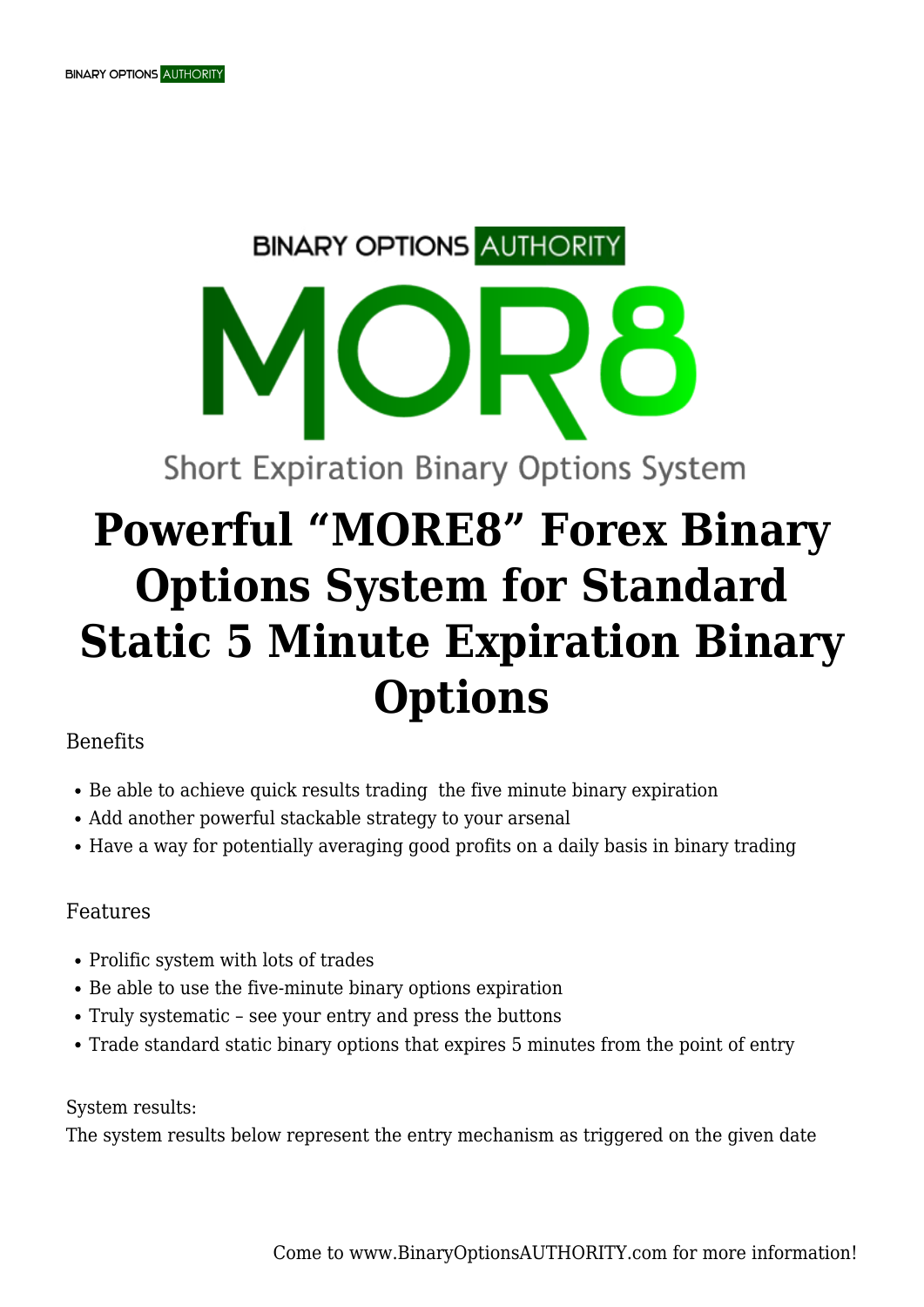below. We have a system performance sample below to give you a picture of the system. The result below is based on the exact system rules so what you see is what you'll be getting in terms of the entry strategy.

This is for trading 5 minute Expiration Forex binary options 3 hours a day. we took this performance sample from the USA open. Any moderate moving market time will do.

- System results are based on the system rules.
- Very powerful, solid system and solid trading approach as
- Powerful \$2,607.14 Per Day systems results for these 5 minute expiration binary options and that is based on only 3 hours trading. You can always trade more if you want to do so!

|           | EURUSD                                             | $9-123$       |                | On \$500 per |
|-----------|----------------------------------------------------|---------------|----------------|--------------|
|           |                                                    | <b>HOURS</b>  |                | trade        |
|           |                                                    | <b>EURUSD</b> |                |              |
| 11/1/2014 | WWWWWLWLLWWLWW                                     | 10            | $\overline{4}$ | \$1,500.00   |
|           | WWWLWWLWLWWWLWWWWWWWLL                             | 18            | 5              | \$3,800.00   |
|           | LWWWWWWLWWLLWWLWWWLWLWW                            | 16            | 7              | \$2,100.00   |
|           | WLLWWWWWLLWLLWWWWWWWWW                             | 16            | 6              | \$2,600.00   |
|           | WWLWWLWWWWWWLWWWWLWLWWW                            | 19            | 5              | \$4,150.00   |
|           | WWWLWLWLWWLWLLWWWWLLWLLWW                          | 15            | 10             | \$250.00     |
|           | WWLWWWLWWWWLLWWLLWWWWWWWLWW                        | 2.1           | 7              | \$3,850.00   |
|           |                                                    |               |                | \$18,250.00  |
|           | Daily 3 Hour Average \$2,607.14 Per Day systems    |               |                |              |
|           | results trading 5 minute expiration binary options |               |                |              |